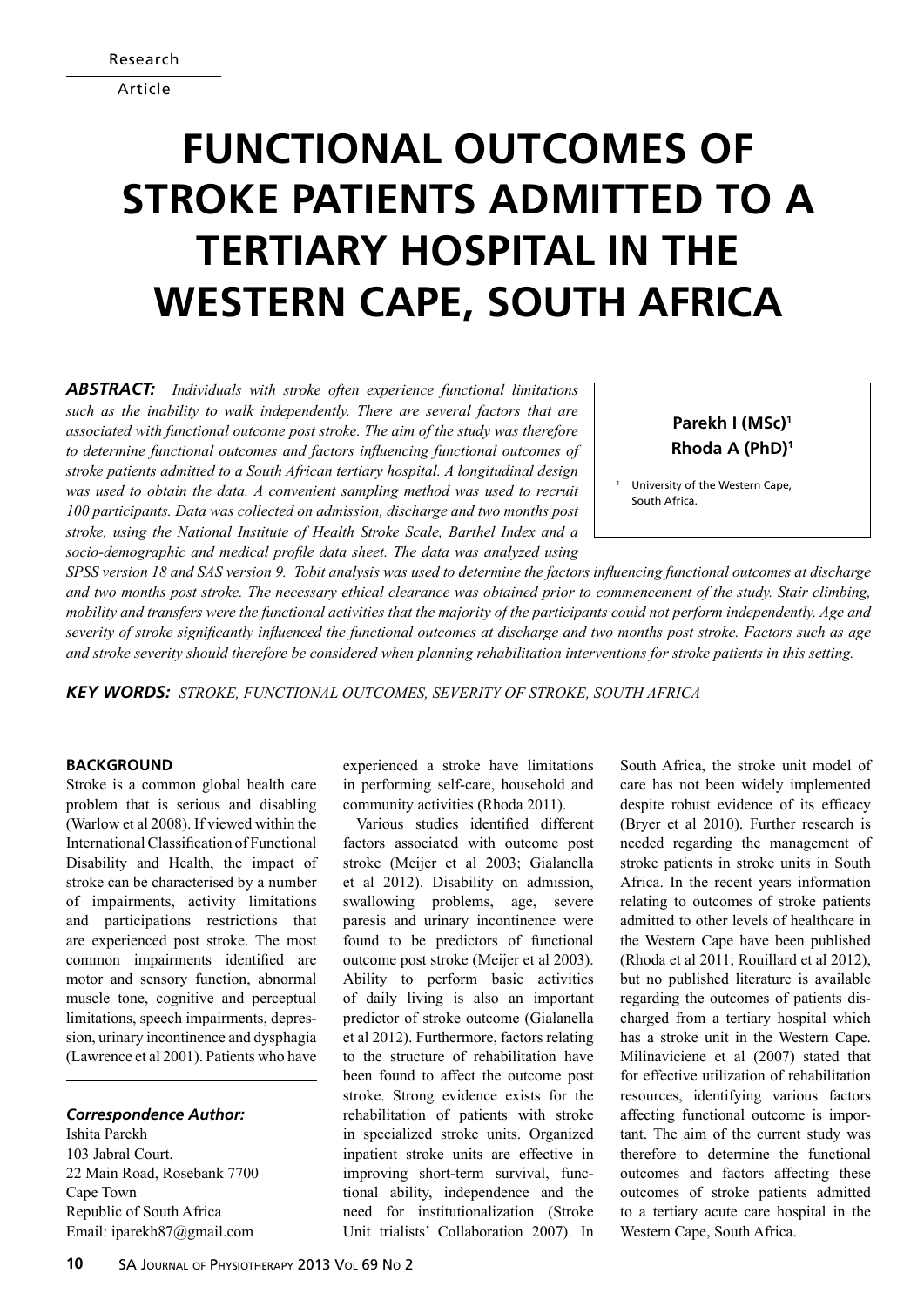### **Methodology**

The study was conducted on 100 stroke patients consecutively admitted at Groote Schuur Tertiary hospital, Cape Town for a 7-month period that occurred from 1 October 2010 to 30 April 2011. A descriptive, longitudinal, quantitative design was used. A convenient nonprobability sampling method was used. The inclusion criteria were first ever occurrence of stroke, onset ≤4 weeks prior to admission and provision of written informed consent either by the patient or the caregiver. Patients were excluded from the study if they had additional neurological conditions such as spinal cord injury, head injury, dementia or history of seizures prior to stroke. Patients with speech problems were included in the study.

A self-developed, socio-demographic and medical profile data sheet was used to capture the socio-demographic and medical profile data from the medical records of the patients. Data collected on admission included age, gender, level of education, employment status, documented risk factors for stroke, type of stroke, side of lesion and side of impairment. The variables captured from participants' folders on discharge were frequency and type of rehabilitation and length of hospital stay. The face and content validity of the data sheet was determined by it being reviewed by experts in the field of stroke management. The National Institutes of Health Stroke Scale (NIHSS) (Brott et al 1989) was used to determine the severity of stroke on admission and discharge. The scale is completed by direct observation as opposed to self-report. The NIHSS includes the following 15 items; cognitive impairment, gaze deviation, hemianopia, facial palsy, weakness of lower and upper limbs, ataxia of lower and upper limbs, sensory loss, dysarthria, aphasia and inattention. The scale is scored from 0–42, with a higher score indicating a higher level of neurological impairment or stroke severity. The intraclass correlation coefficient for the NIHSS was documented as between 0.93 to 0.95 (Godstein and Samsa 1997). The scale was found to be valid and shows concurrent validity with the Barthel Index (BI). Good agreement has

been documented between correlation coefficients when comparing the NIHSS with the BI, the Rankin Scale, and the Glasgow Outcome (Lyden et al 1999).

The Barthel Index (BI) (Mahoney and Barthel 1965) was used to capture data relating to the functional ability of the participants. The aim of the scale is to measure the level of independence in the basic activities of daily living. The scores range from 0–100 with higher scores indicated higher level of functioning (Finch et al 2002). Information needed to complete the BI could be obtained from the most reliable source, which could be the health care worker or the carer (Finch et al 2002). In the current study the researcher consulted with the nursing staff and the patients caregiver when completing the BI. An excellent inter-rater reliability of  $r=0.489$  ( $p<0.001$ ) has been found for this tool (Rollnik 2011). The reliability of telephonic interview was also found excellent (95% CI, 0.85-0.94) (Pietra et al 2011).

The researcher visited the medical ward and stroke unit on a daily basis to identify patients who could be included into the study. Patients who were eligible to be included were invited to participate in the study with the aim of the study being explained to them. Written informed consent was obtained from relevant patients or proxies when the patient was unable to respond. Data were collected on admission, discharge and 2 months post stroke. After completing the socio-demographic and medical profile data sheet, the researcher completed the NIHSS and BI as above. These instruments were completed in privacy at a time that was convenient for the patient. The same instruments were completed with each participant at discharge with a window period of two days. At 2 months post discharge, telephonic interviews for the BI were conducted. The caregivers of patients who were unable to be interviewed via the telephone were interviewed as proxy respondents.

#### **Data analysis**

The data was captured using the Statistical Package for the Social Sciences (SPSS) version 19 while analyzed using SPSS version 19 and Statistical Analysis System (SAS) version 9. Descriptive statistics such as mean, median, mode and standard deviation were calculated using SPSS. Due to the type and distribution of the data Spearman's correlation was used to determine the correlation between the outcome variable which was the Barthel score at discharge and two months post stroke and each potential predictor variable (age, frequency of rehabilitation, severity at admission and functional level at admission). Tobit analysis was used to determine factors influencing the outcome variable at discharge and 2 months post stroke. The Tobit model also called the censored regression model (Yang and Douglas 2010) was used to address the ceiling and floor effects noted in the outcome. The significance level for inclusion in the final regression was p< 0.0001. The data of the patients who died, at discharge  $(n=6)$  and 2 months  $(n=6)$ were included in the analysis and BI score, as zero was used.

#### **Ethics**

Ethical clearance to conduct the study was obtained from the Senate Higher Degrees Committee of the University of the Western Cape and the Senate research grants and study leave committee of UWC. Permission was also obtained from the Medical Superintendent of Groote Schuur Hospital and the Chairperson of Health Science Faculty Research Ethics Committee at University of Cape Town. The aims, objectives and nature of the study were explained to all the participants. If they agreed to participate in the study then written informed consent was obtained from them or a primary caregiver. The participants were informed of their right to withdraw and that confidentiality and anonymity would be maintained during the collection, analysis and publication of the data.

#### **Results Socio-demographic and medical factors**

A total of 100 participants were recruited to be part of the study. The mean age of the participants was 59.83(SD=15.71)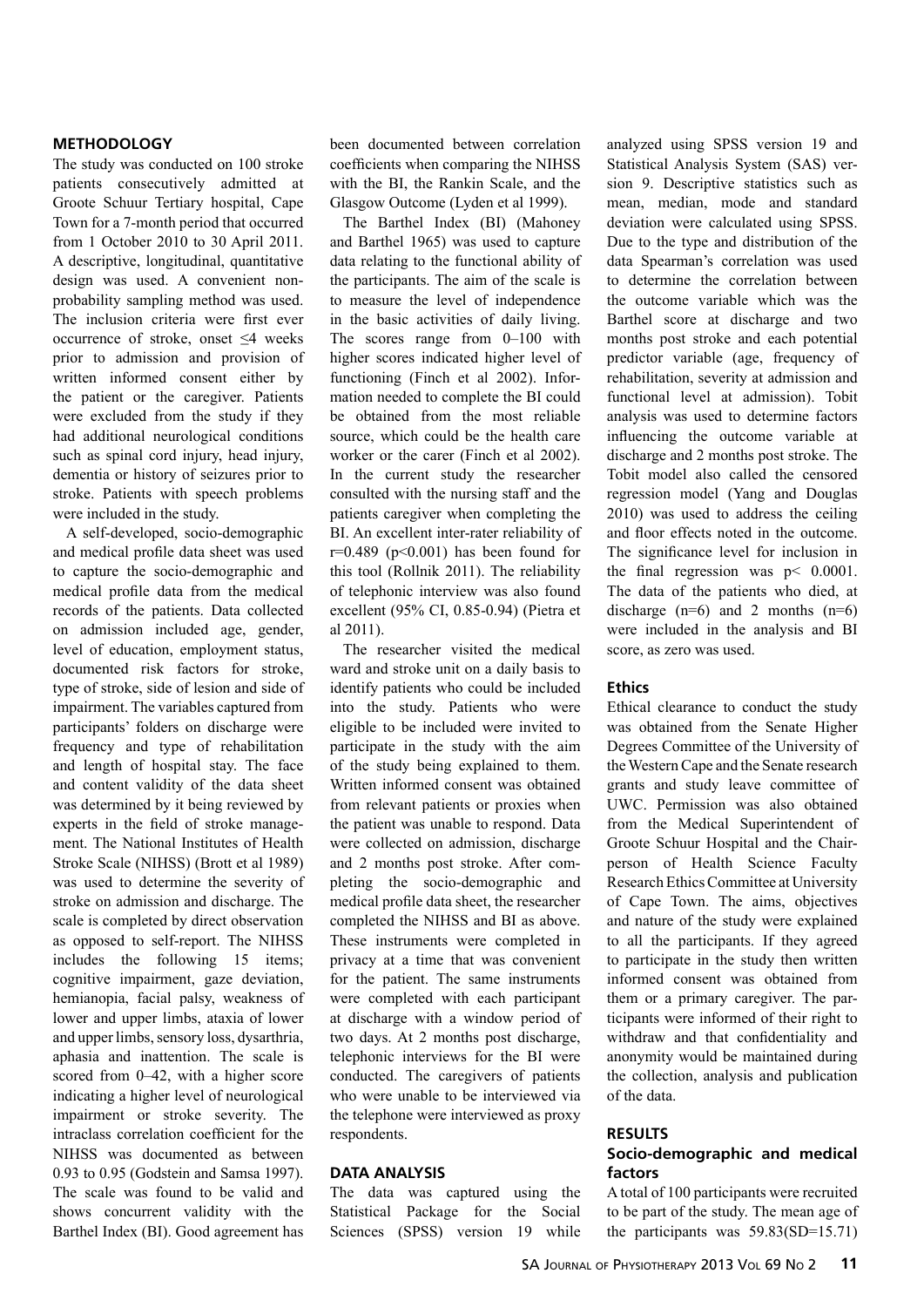years with 51% females and 49% males. Hypertension was found to be the most common risk factors 79%, with smoking being the second most common risk factor 49% among the participants. Ischemic stroke was found in 89% while hemorrhagic stroke was in 10%. Six percent died before discharge and 6% after discharge but before 2 months follow-up assessment period.

## **Rehabilitation process factors**

The number of patients that received Physiotherapy (75%) and Occupational Therapy (79%) was nearly similar. The mean length of stay of patients was 10.4(SD=5.80) days. More than half of the patients 53.1% were referred for follow-up to inpatient rehabilitation centers and 46.8% were referred for follow-up to outpatient rehabilitation.

#### **Severity of stroke**

The mean of NIHSS was 12.49 and 8.76 on admission and discharge respectively. Missing data of one participant and demise of six participants reduced the total number of patients as ninetythree for the discharge NIHSS findings. On admission 21% of the patients had a severe stroke, which reduced at discharge and remained severe for 9.6% of the participants excluding those who died. The number of participants with minor stroke increased from 22% on admission to 30.2% at discharge. The majority of participants experienced a moderate stroke with 52% on admission and 44% at discharge.

#### **Functional outcome**

The mean and standard deviation (SD) of the BI scores was greater at 2 months 55(40.3) than on discharge 43(35) and admission 28(29).

Figure 1 illustrates the BI scores of the participants at the three assessment points; admission, discharge and 2 months post stroke. The majority (77%) of participants were totally dependent on others to perform functional activities on admission. Functional outcome increased over time but 43.9% of participants were still dependent at 2 months post stroke.

Table 1 presents the number of participants who were independent on



**Figure 1: Functional outcome as measured by BI at different assessment periods**

#### **Table 1: Descriptive statistics of BI**

| Individual items | Admission (n=100)<br>Number (%) | Discharge (n=99)<br>Number (%) | 2 months ( $n=66$ )<br>Number (%) |
|------------------|---------------------------------|--------------------------------|-----------------------------------|
| Feeding          | 61(61)                          | 77(77.7)                       | 51(77.2)                          |
| <b>Bathing</b>   | 57(57)                          | 69(69.6)                       | 48(72.7)                          |
| Grooming         | 53(53)                          | 65(65.6)                       | 46(69.6)                          |
| Dressing         | 42(42)                          | 57(57.5)                       | 43(65.1)                          |
| Bowel            | 33(33)                          | 48(48.4)                       | 41(62.1)                          |
| Bladder          | 25(25)                          | 42(42.4)                       | 39(59.0)                          |
| Toilet           | 23(23)                          | 39(39.3)                       | 38(57.5)                          |
| Transfer         | 13(13)                          | 29(29.2)                       | 35(53.0)                          |
| Mobility         | 2(2)                            | 9(9.0)                         | 26(39.3)                          |
| <b>Stairs</b>    | 0                               | 1(1.0)                         | 4(6.0)                            |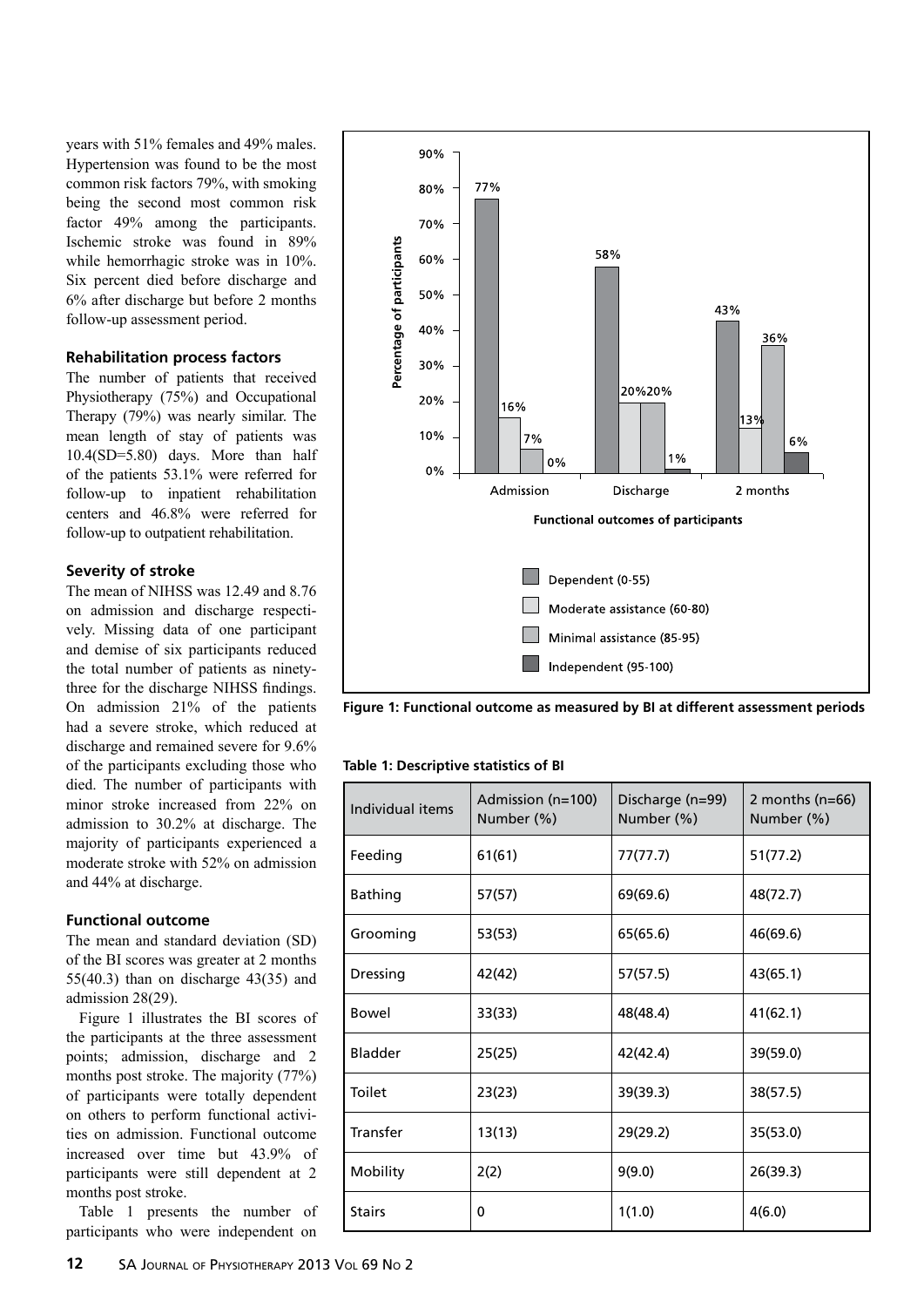different items of the BI at different assessment periods. The activities that the majority of participants needed assistance with at all three assessment periods, was stair climbing followed by mobility and transfers.

## **Correlation between outcome variable and potential variable**

The results of the Spearman's correlation indicated that the total number of rehabilitation sessions was not significantly correlated with functional outcome at discharge (p=0.0842). At discharge, age (p<0.0001), severity of stroke on admission (p<0.0001). and functional levels on admission (p<0.0001), correlated significantly with functional outcome while at 2 months post stroke, age and severity of stroke on discharge correlated significantly with functional outcome. These variables were therefore included appropriately in the regression analysis to determine the factors influencing functional outcome at discharge and 2 months post stroke.

#### **Factors influencing functional outcome at discharge**

The factors that were identified as those influencing functional outcome were age, stroke severity and functional level on admission. The analysis of maximum likelihood parameter estimate showed that the coefficient for age was -0.50. For each year increase in age, the estimated mean would decrease by 0.50. For every ten year increase in age, the discharge functional score would decrease by 5-points. The coefficient for functional level at admission was 0.55. For 1-point increase in admission functional score, the discharge functional score would increase by 0.5. The coefficient for severity at admission was 1.75. A 1-point increase in severity would correspond to 1.75-point decrease in discharge functional score.

## **Factors influencing functional outcome at 2 months**

The analysis of maximum likelihood parameter estimated that age (p=0.0143) and severity at admission  $(p<0.0001)$ were both significant together for functional outcome at 2 months. The coefficient for age was -0.61. Each one

year increase in age would decrease the functional score by 0.61. Each ten year increase in age would decrease it by 6-points. The coefficient for severity at admission was -3.50 meaning each 1-point increase in severity at admission corresponded to an estimated 3.50 decrease in functional outcome at two months.

## **Discussion**

## **Participant characteristics**

A total of 100 participants were recruited to be part of the study. The mean age of the participants, 59.83(SD=15.71) years, was younger than stroke patients admitted to inpatient facilities in developed countries, which was reported as 75 years (Lee et al 2011). The mean age of the participants were however similar to stroke patients admitted to inpatient rehabilitation centers in the Western Cape. Rouillard (2006) and Bryer (2009) reported the age of stroke patients admitted to inpatient facilities in the Western Cape as 51.3 years and 59 years respectively. The patients were however slightly younger than the stroke patients managed at Community Health Centres (CHC) in the Western Cape where a mean age of  $61(SD=10.5)$  years was reported (Rhoda et al 2011). It is not clear why the mean age of the patients is much lower in sub-Saharan African countries than other countries. From the results of these local studies it appears that stroke patients being admitted for inpatient management are younger than those managed at outpatient facilities. The limited resources for rehabilitation in developing countries could be the reason for this as younger patients are admitted for intense rehabilitation as they have better outcomes than older ones (Varona 2011).

As found in previous studies (Rhoda et al 2003; Rouillard et al 2012) conducted in the Western Cape, hypertension was the most prevalent risk factor for stroke. It was found that the knowledge of stroke risk factors was inadequate among the South African population (Bogoshi et al 2003). This lack of knowledge about the risk of stroke could be resulting in stroke being a cause of morbidity and mortality in this country.

**Functional outcome of stroke on admission, discharge and 2 months** The functional outcomes of the individuals were determined using the BI. The participants admitted to the tertiary hospital needed assistance with mobility, stair climbing and transfers. With exception of stair climbing these were different to the activities that patients in the previous studies conducted in the Western Cape needed assistance with. Participants in the studies conducted by Rhoda et al (2011) and Rouillard et al (2012) were dependent in activities such as feeding, washing and stair climbing. In the present study the majority of participants were dependent in daily activities, scoring between 0 and 55 on BI at the time of admission (Granger et al 1979). It should however be noted that in the acute stage, the dependent state does not always mean inability to perform activities of daily living it could be linked medical directive. At discharge the majority of participants were still however dependent. The reason for this could be the short length of stay (mean=10.4 days) which patients admitted to tertiary institutions experience. At 2 months, a significant improvement was however noted for individual items on BI scores. The majority (43.9%) of participants still however needed maximum assistance. There is also a concern that early benefits achieved by acute stroke unit rehabilitation could be eroded by a lack of adequate rehabilitation after discharge (De Villers et al 2009). The study of Wang et al (2011) suggests that earlier transfer to an inpatient rehabilitation hospital leads to improved functional outcome. However, certain factors such as age, initial medical condition and functional status contribute to functional improvement.

## **Factors affecting functional outcomes at discharge and 2 months post stroke**

Increasing age was found to be significantly associated with poor functional outcome  $(p<0.0001)$  at discharge and two months. This finding could be as a result of additional disabilities and comorbidities, which are associated with increased age (Nichols-Larsen et